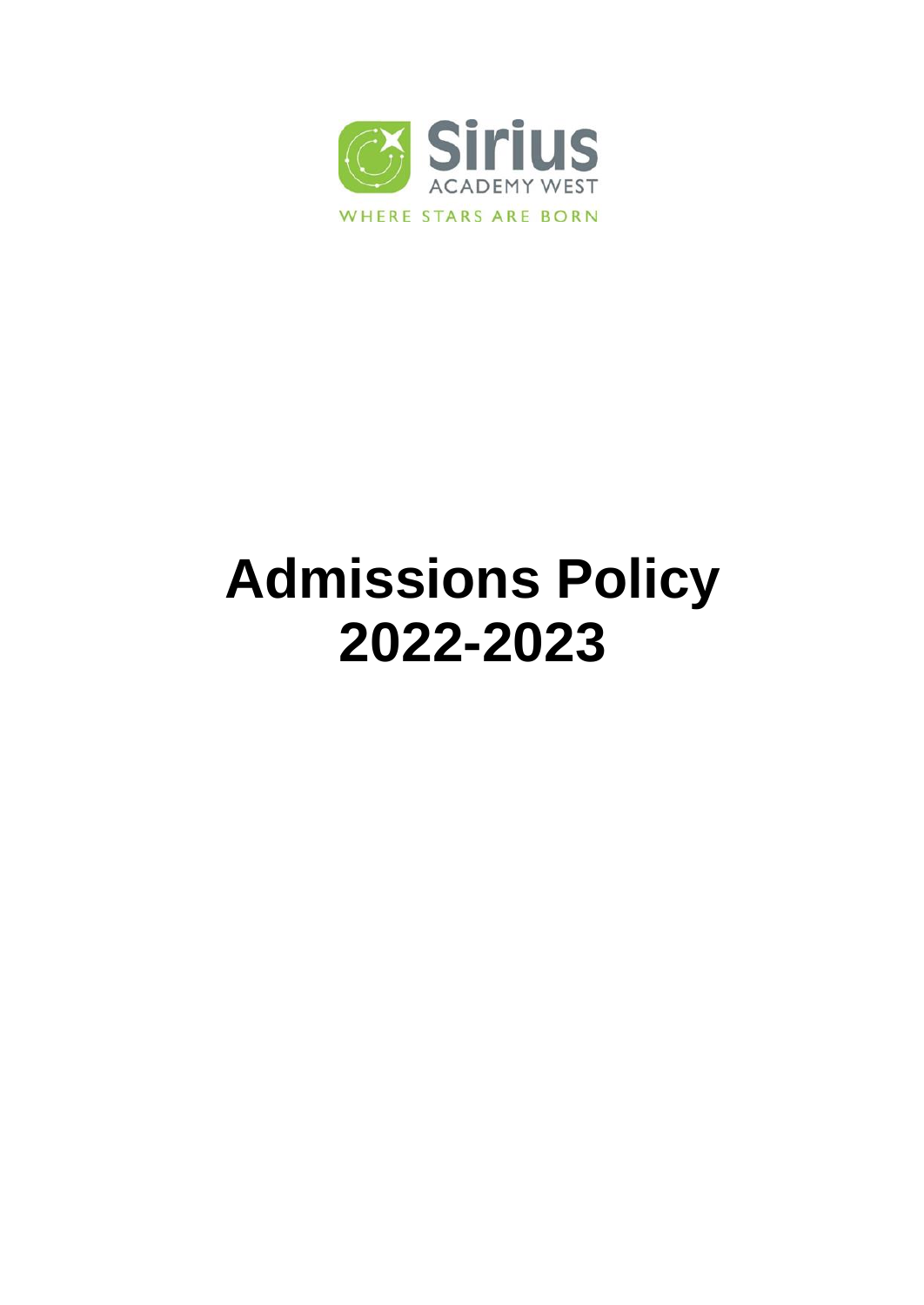## **Admissions Policy**

## **1 Statement of Policy**

- 1.1 This document sets out the admission arrangements for Sirius Academy West in accordance with the Funding Agreement between the Constellation Trust and the Secretary of State.
- 1.2 The Sirius Academy West will act in accordance with the School Admissions Code and the School Admission Appeals Code published by the Department for Education. For this purpose, reference in the Codes or law to "admission authorities" shall be deemed to be references to the Board of Directors of the Academy. The Academy will take part in the Admissions Forum set up by the LA and will participate in the co-ordinated admission arrangements operated by the LA and the local Authority in-year fair access protocol.
- 1.3 The Academy has no religious affiliation, and will admit students of any or no faith.
- 1.4 The Secretary of State may direct;

The Academy to admit a named student to Sirius Academy West on application from a Local Authority. Before doing so, the Secretary of State will consult the Academy.

The Secretary of state may also direct the Academy to admit a named student to Sirius Academy West if the Academy has failed to act in accordance with Admissions and equalities legislation.

## **2 Admission arrangements approved by the Secretary of State**

- 2.1 The admission arrangements for Sirius Academy West for the year 2022/2023 and for subsequent years are:
- 2.2 The capacity of the academy is 1605 students (including 200 in the College@Sirius). The Academy has an agreed admission number of 290 in Year 7, Year 8 & Year 9. The agreed admission number for Year 10 is 270 and for Year 11 this is 265.
- 2.3 The Academy can increase the Published Admission Number (PAN) without the need to consult but any proposal to increase the PAN must be notified to the Local Authority (LA) and be published on the Academy website.
- 2.4 If no changes are made to admission arrangements in future years, the Academy is only required to consult every 7 years.

## **3 Process of Application**

3.1 Applications for places at the Academy will be made in accordance with the LA's co-ordinated admission arrangements and will be made on the Common Application Form provided and administered by the LA. The Academy will use the following timetable for applications each year (exact dates may vary from year to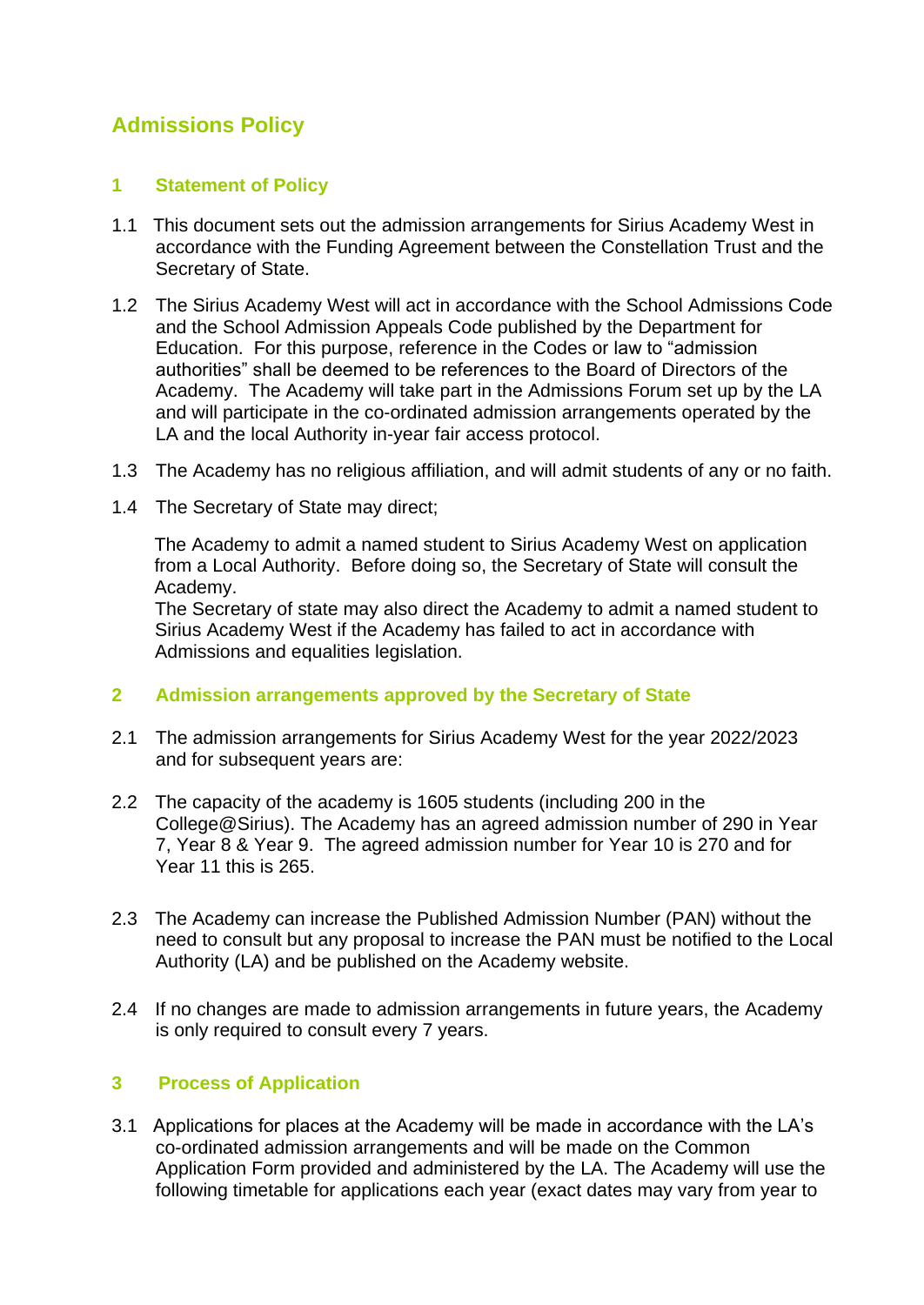year) which will, whenever possible, fit in with the common timetable agreed by the Hull Admissions Forum or LA.

- 3.2 By September The Academy will publish on its website information about the arrangements for admission, including oversubscription criteria, for the following September (e.g. in September 2021 for admission in September 2022). This will include details of open evenings and other opportunities for prospective students and their parents/carers to visit the Academy. The Academy will also provide information to the LA for inclusion in the composite prospectus, as required.
- 3.3 September/October The Academy will provide opportunities for parents/carers to visit the Academy.
- 3.4 October/November Common Application Form to be completed and returned to the LA to administer. Closing date for applications will be mid October as set out in the LA's coordinated admissions scheme.
- 3.5 LA will send a list of students who have expressed a preference.
- 3.6 Academy returns list of students to be offered places to LA in January.
- 3.7 January/ February- LA applies agreed scheme for own schools, informing other LA's of offers to be made to their residents.
- 3.8 Beginning of March -offers made to parents by LA on national allocation date.

## **4 Consideration of Applications**

4.1 The Academy will consider equally all applications for places. The Academy will encourage and support applications from students in all areas. Where fewer than the published admission number for Year 7 are received, the Academy will offer places to all those who have applied. Closing date for applications is 31st October unless this falls on a weekend but the Academy will deal with all applications, in accordance with the LA's co-ordinated scheme.

#### **5 Procedures where Sirius Academy West is oversubscribed**

- 5.1 Where the number of applications for admission is greater than the published admissions number, applications will be considered against the criteria set out below. Children with an Education, Care and Health Plan (EHCP), where the Academy is named in the plan, are automatically entitled to a place which will include places for hearing and visually impaired (HI/VI) students. The allocation of the remaining places is as follows;
- 5.2 Children in public care ('Looked After' Children). The definition of "Looked After" children includes children who were in care but have since been adopted or become subject of a residence order or special guardianship order. Any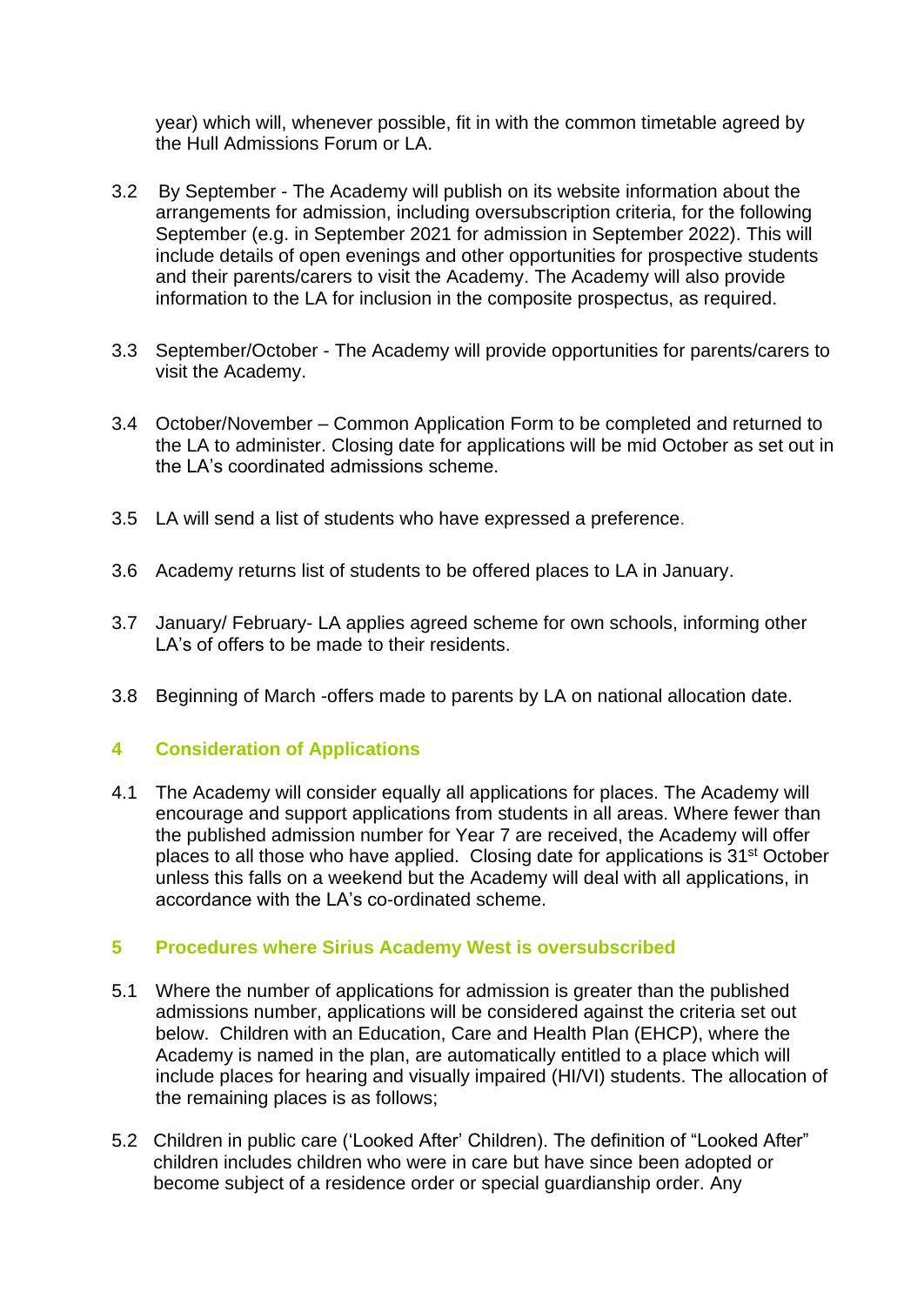application submitted for a child who is looked after by a local authority should be supported by the authority's Children's Services department.

- 5.3 Those applicants who on the date of admission will have a sibling on the roll of the Academy at the time of admission. Siblings (brothers or sisters) are considered to be those children who live at the same address and either:
	- have one or both natural parents in common
	- are related by a parent's marriage
	- are adopted or are fostered
	- their parents are married/co-habiting and children live together in the same household
	- are children of the same household
- 5.4 Children of staff provided that the member of staff has been employed by the Academy for a minimum of two years and/or has been recruited to fill a post for which there is a demonstrable skills shortage.
- 5.5 Ten percent of students by aptitude in sport i.e. up to 29 places. The outcome of tests for sporting aptitude will not affect candidates' eligibility for a place should they satisfy a higher priority. If applicants are seeking admission through sporting aptitude they will be asked to complete a form available from the Academy. The Academy will then administer sporting aptitude analysis assessments. These assessments will take place in September or October prior to allocations being made by the Local Authority for places for the following September.
- 5.6 If the Academy becomes oversubscribed within a single criterion, it will prioritise on the basis of the proximity of the normal address to the academy - closest first. The distance, which determines how close a student lives to the Academy, is the measurement from the main entrance of the student's normal address to the main entrance of the Academy, using the safest walking route. Where parents live at separate addresses and have joint custody, the address used will be the one where the child spends the main part of the school week i.e. Sunday night to Thursday night inclusive. Child care arrangements involving relatives' addresses do not qualify as normal family addresses for this purpose unless there is a court Residence Order in place. The qualification date is the closing date for applications under the coordinated admissions scheme. Cases where families change normal address after the closing date for applications but before the allocation process has finished will be considered under the LA's co-ordinated scheme.

## **6 Waiting Lists**

6.1 The Academy does not operate a waiting list system. Parents will have the right to appeal to an Independent Panel if they are dissatisfied with an admission decision of the Academy.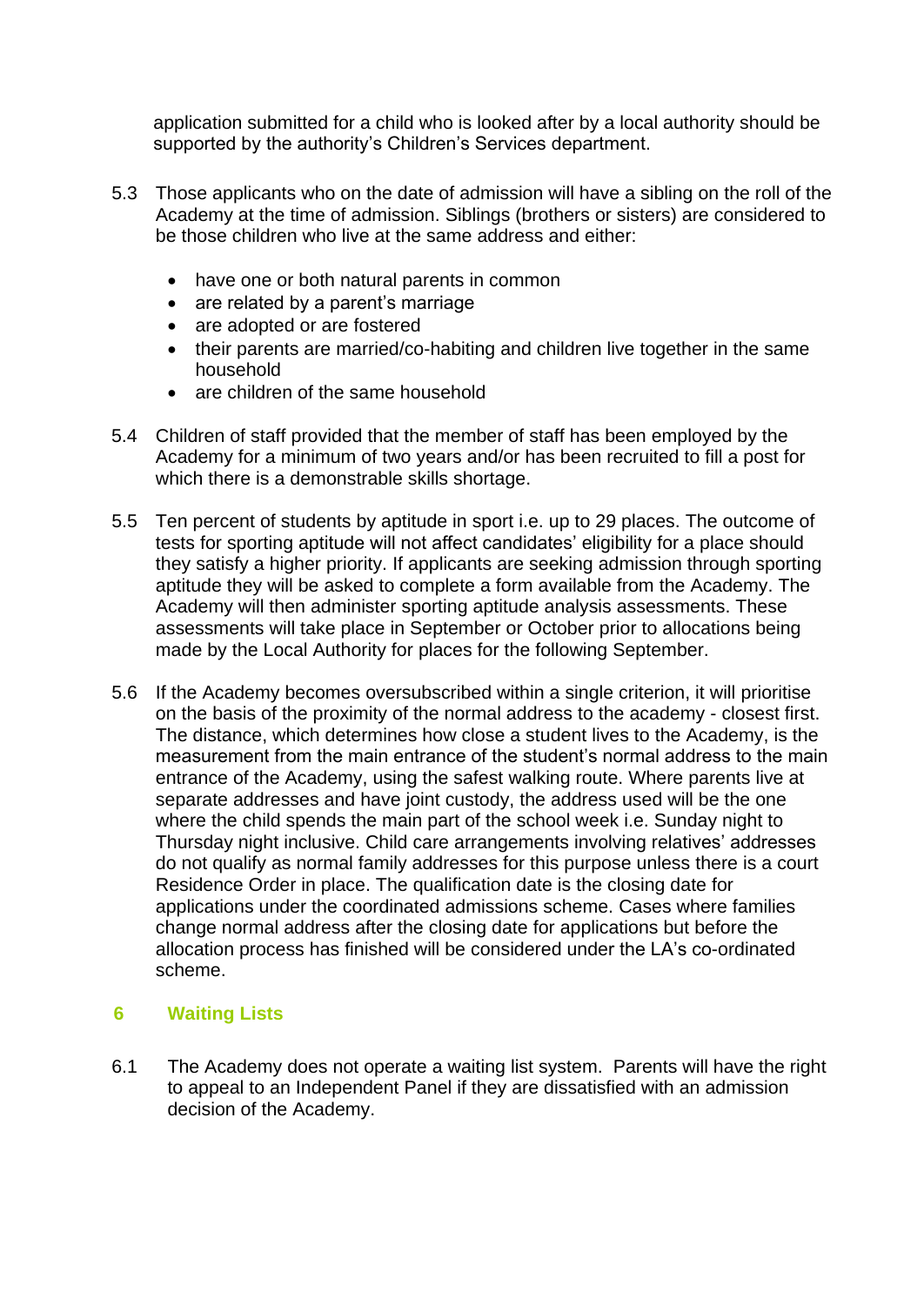## **7 Arrangements for Appeals panels**

7.1 Parents will have the right of appeal to an Independent Appeal Panel, if they are dissatisfied with an admission decision of the Academy. The Appeal Panel will be independent of the Academy. The arrangements for appeals will be in line with the School Admission Code. The determination of the appeal panel will be made in accordance with the Schools Admission Appeals Code and is binding on all parties. The Academy will inform parents/carers of a named independent contact who can answer any enquiries parents may have about the process.

## **8 Arrangements for Admission to Post 16 provision**

- 8.1 Acceptance of students from Year 11 at the Academy to the College@Sirius is not automatic nor is the acceptance of students from other establishments.
- 8.2 Though the College@Sirius may not be oversubscribed in total numbers, some students may find that their choice of subjects cannot be accommodated either because of timetable clashes, inadequately meeting entry criteria or because subject sets are full. In this event, students will be offered an alternative course for which they have met the academic entry criteria.
- 8.3 Places at the College@Sirius are open to existing Sirius Academy West students and those from elsewhere.
- 8.4 There will be a right of appeal to an Independent Appeals Panel, established by the governing body, for unsuccessful applicants.

## **9 Admissions criteria for entry to the College@Sirius**

- 9.1 Students wishing to apply should complete an application form on Logon Moveon to be returned to the Academy by 1 March. Or they should have submitted an application to the College@Sirius team via their tutors. The criteria for entry are as follows:
	- A Level courses a minimum of a Grade 6 in the subject of study is required plus an additional 4 GCSEs at (4) including English and Maths
	- $\bullet$  Level 3 Applied General courses  $-5(4)$  passes at GCSE or equivalent (including GCSE Maths and English)

## **10 Arrangements for admitting students to other year groups, including Replacing any students who have left Sirius Academy West**

10.1 Subject to any provisions in the LA's co-ordinated admission arrangements relating to applications submitted for years other than the normal year of entry, the Academy will consider all such applications and if the year group applied for has a place available, admit the child unless one of the permitted reliefs apply. If more applications are received than there are places available, the oversubscription criteria shall apply. Parents/carers whose application is turned down are entitled to appeal.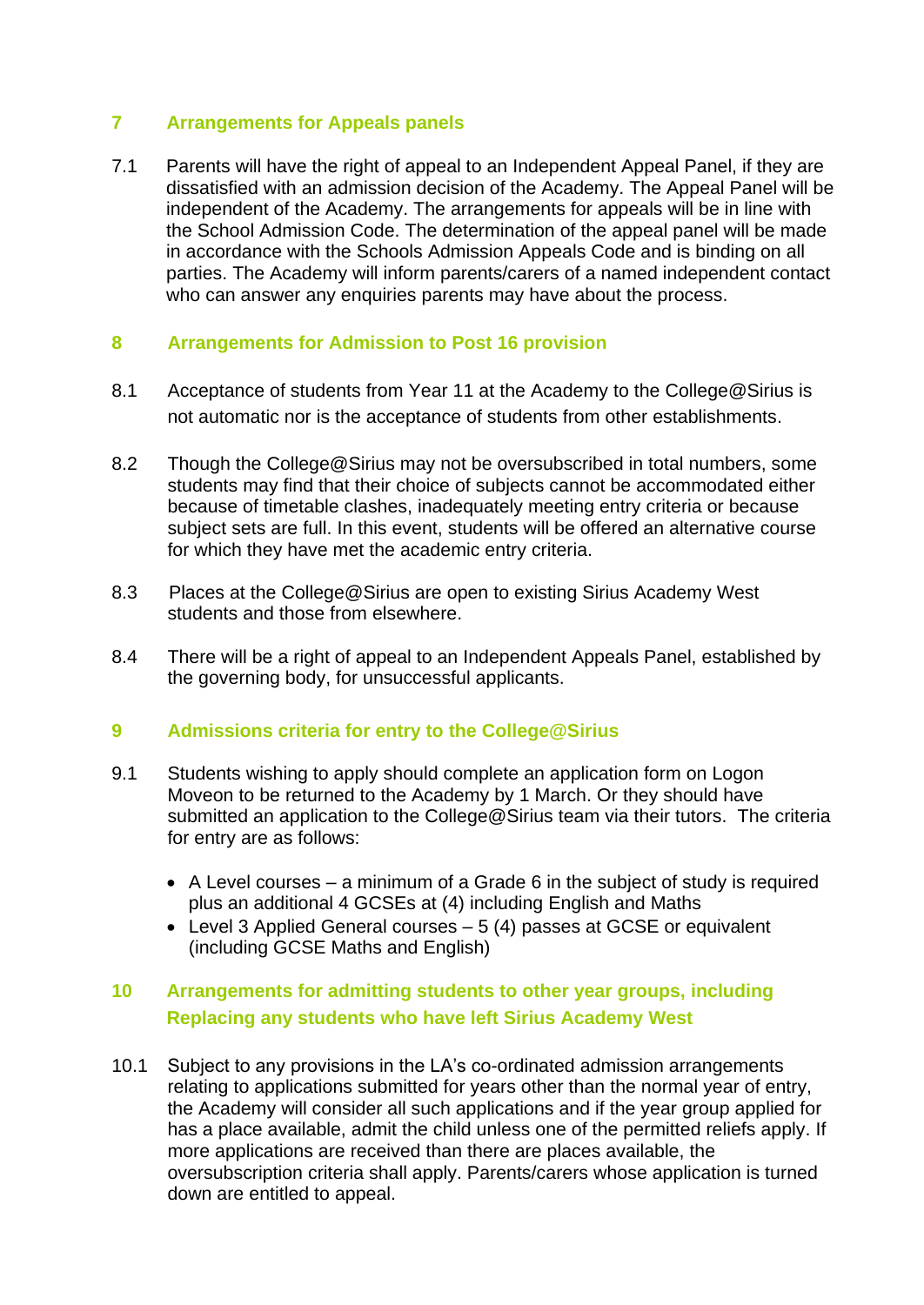- 10.2 The Academy will have due regard for the Hull City Council LA's Fair Access Protocol.
- **11 Annual procedures for determining Admission arrangements**

#### **Consultation**

- 11.1 The Academy will consult by 1 March each year on its proposed admission arrangements.
- 11.2 Department for Education.
- 11.3 Hull City Council LA.
- 11.4 Any other admission authorities for primary and secondary schools and post 16 providers located within the relevant area for consultation set by the LA.
- 11.5 Any other governing body for primary and secondary schools and post 16 providers set within the relevant area for consultation.
- 11.6 Affected admission authorities in neighbouring LA areas.

#### **12 Publication of Admission arrangements**

- 12.1 Following consultation, the Academy will consider comments made by those consulted. The Academy will then determine its admission arrangements and notify those consulted of what has been determined by 15 April. The Academy will publish its admission arrangements each year by;
- 12.2 Copies being sent to primary and secondary schools and post 16 providers in Hull City Council LA.
- 12.3 Copies being sent to the offices of East Riding LA.
- 12.4 Copies being made available without charge on request from the Academy.
- 12.5 Copies being sent to public libraries in the area of Hull City Council LA for the purposes of being made available at such libraries for reference by parents and other persons.
- 12.6 The published arrangements will set out;
- 12.7 The name and address of the Academy and contact details.
- 12.8 A summary of the admissions policy, including oversubscription criteria and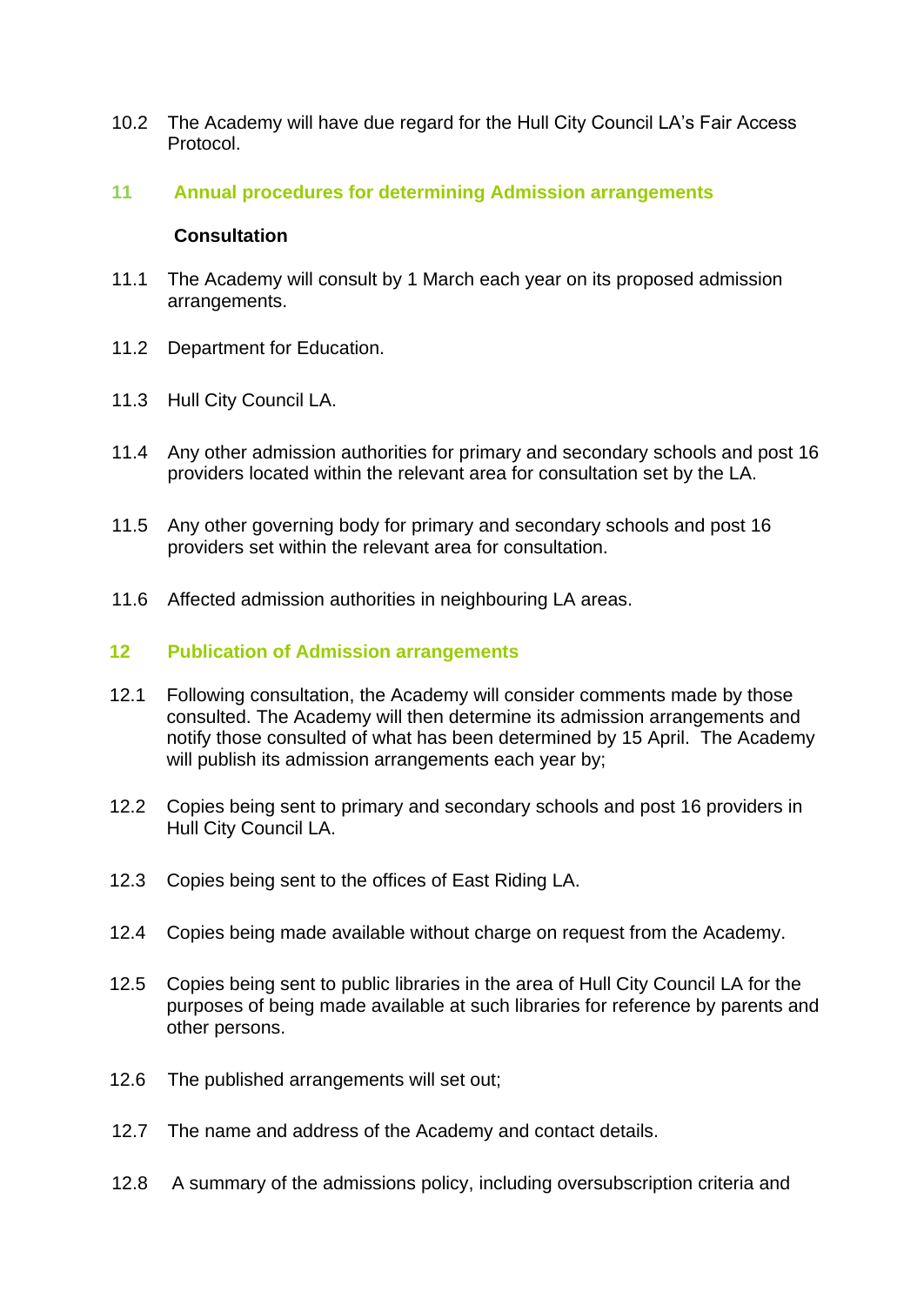arrangements for post 16 admission.

- 12.9 Numbers of places and applications for those places in the previous year.
- 12.10 Arrangements for hearing appeals.

#### **13 Representations about Admission arrangements**

- 13.1 Where any of those bodies that were consulted, or that should have been consulted, make representations to the Academy about its admission arrangements, the Academy will consider such representations before determining the admission arrangements. Where the Academy has determined its admission arrangements and notified all those bodies whom it has consulted and any of those bodies object to the Academy's admission arrangements, representations can be made to the Secretary of State. Such representations must be made by the 30 June. The Secretary of State will consider the representation and in so doing will consult the Academy. Where he or she judges it appropriate, the Secretary of State may direct the Academy to amend its admission arrangements and the Academy will comply.
- 13.2 Those consulted have the right to ask the Academy to increase its proposed Published Admissions Number for any year. Where such a request is made, but agreement cannot be reached locally, they may ask the Secretary of State to direct the Academy to increase its proposed Published Admissions Number. The Secretary of State will consult the Academy and will then determine the Published Admission Number.
- 13.3 In addition to the provisions above, the Secretary of State may direct changes to the Academy's proposed admission arrangements and, also the Secretary of State may direct changes to the proposed Published Admissions Number.

## **14 Proposed changes to Admission arrangements by the Academy after arrangements have been published**

- 14.1 Once the admission arrangements have been determined for a particular year and published, the Academy will propose changes only if there is a major change of circumstances. In such cases, the Academy must notify those consulted (under paragraph 13 above) of the proposed variation and must then apply to the Secretary of State setting out;
- 14.2 The proposed changes.
- 14.3 Reasons for wishing to make such changes.
- 14.4 Any comments or objections from those entitled to object.

## **15 Need to secure Secretary of State's approval for changes to Admission arrangements**